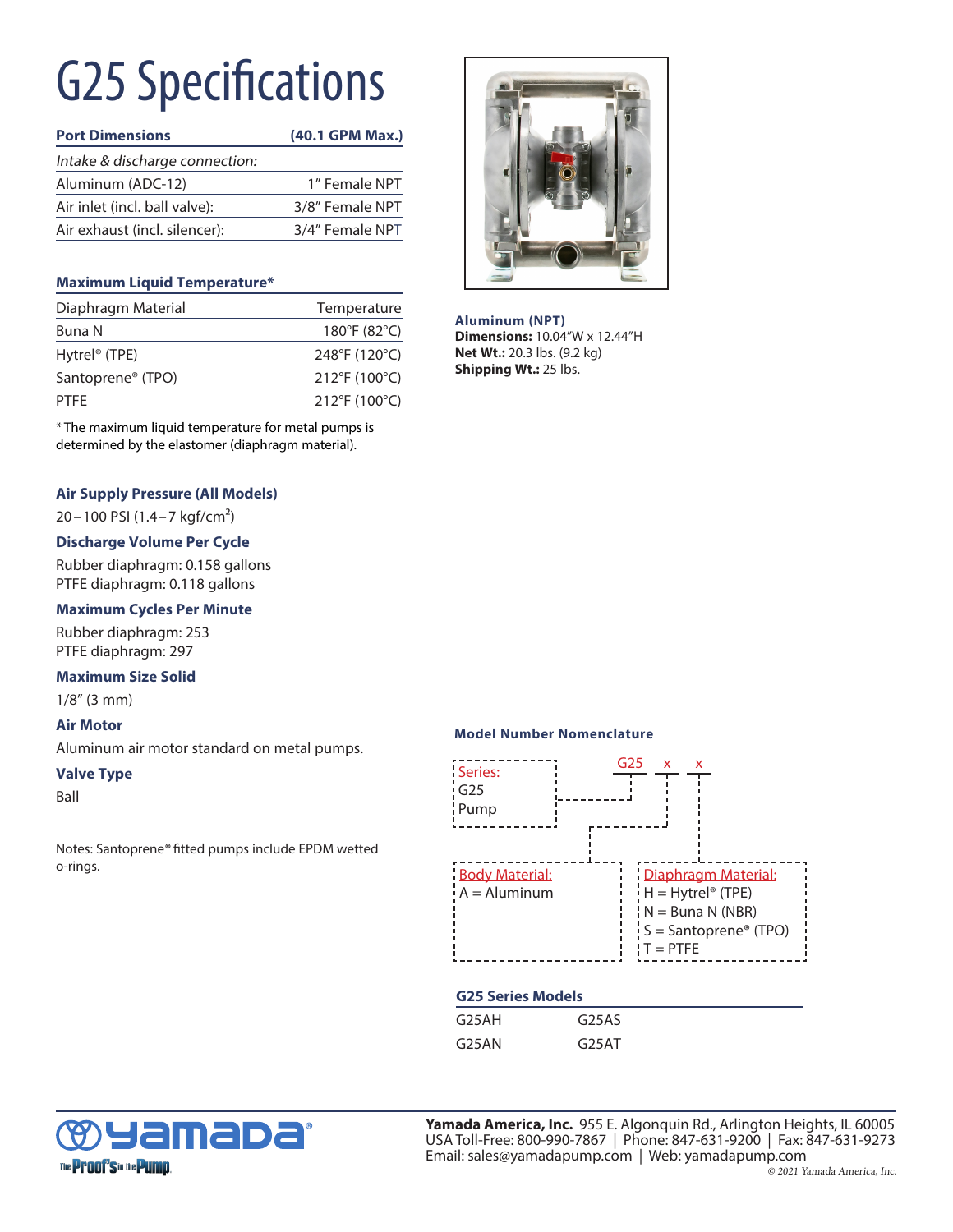# G25A Performance Curve - Rubber

## **Rubber Diaphragm Performance Curve**





® **Yamada America, Inc.** 955 E. Algonquin Rd., Arlington Heights, IL 60005 USA Toll-Free: 800-990-7867 | Phone: 847-631-9200 | Fax: 847-631-9273 Email: sales@yamadapump.com | Web: yamadapump.com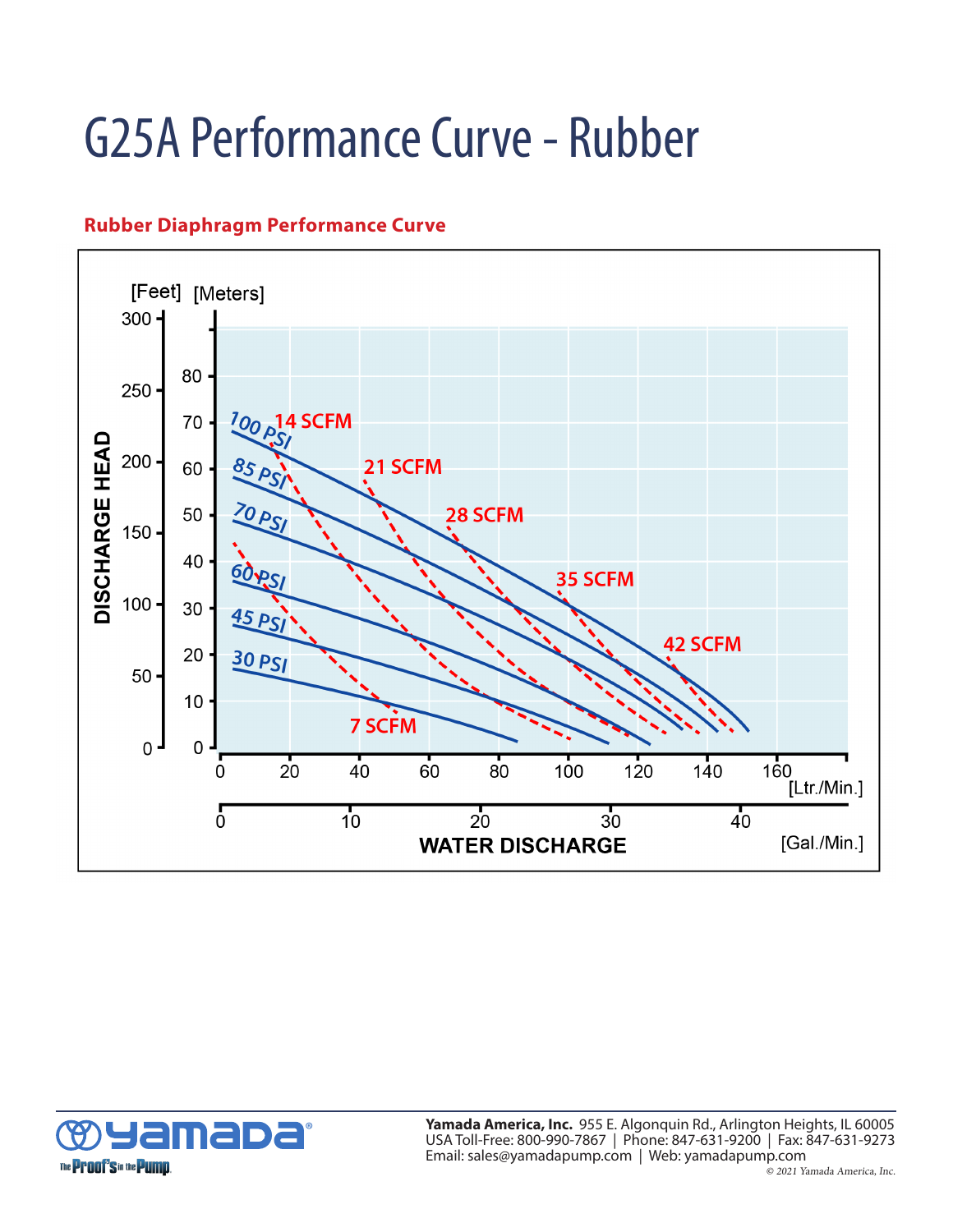# G25A Performance Curve - PTFE

# **PTFE Diaphragm Performance Curve**





**Yamada America, Inc.** 955 E. Algonquin Rd., Arlington Heights, IL 60005 USA Toll-Free: 800-990-7867 | Phone: 847-631-9200 | Fax: 847-631-9273 Email: sales@yamadapump.com | Web: yamadapump.com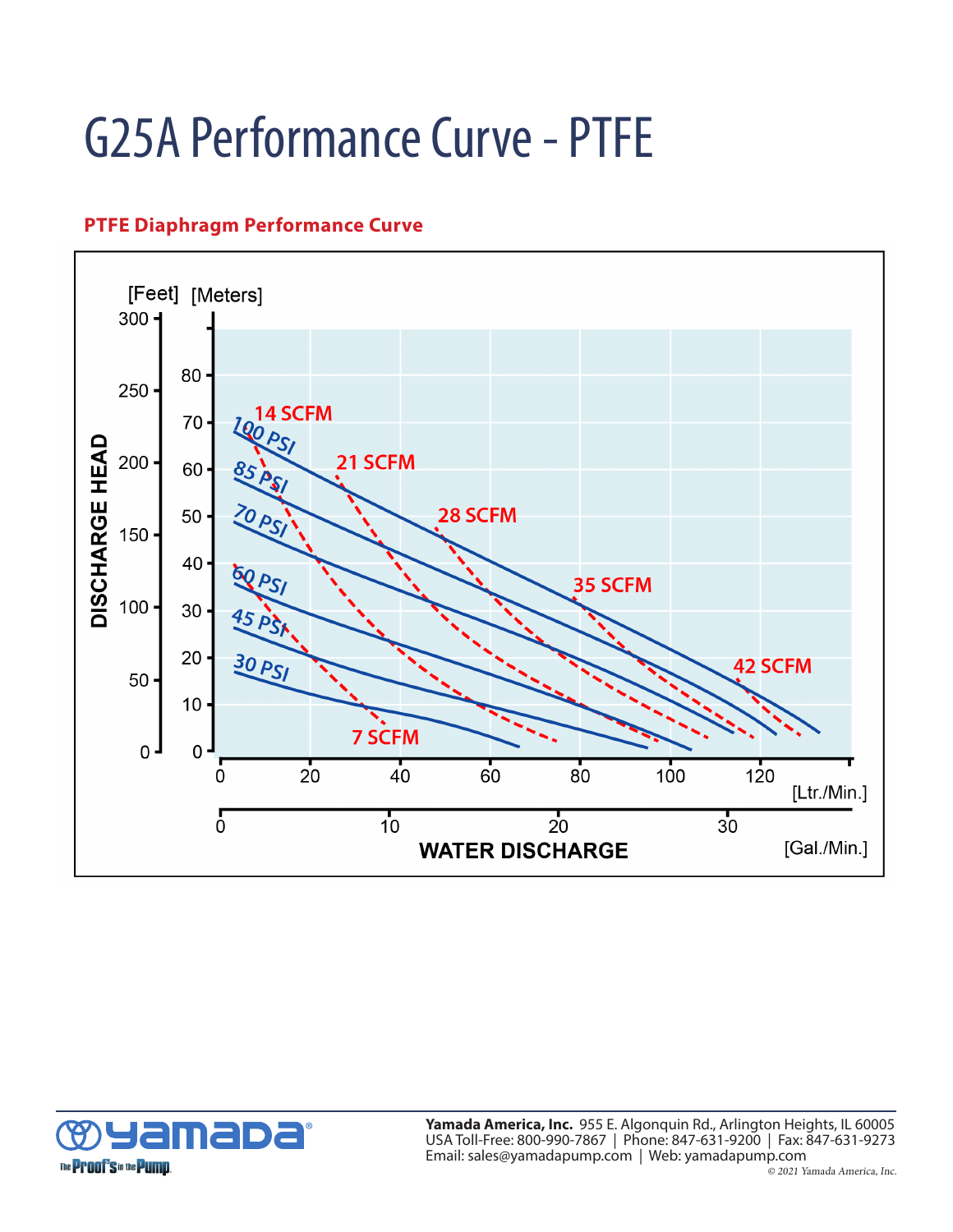



® **Yamada America, Inc.** 955 E. Algonquin Rd., Arlington Heights, IL 60005 USA Toll-Free: 800-990-7867 | Phone: 847-631-9200 | Fax: 847-631-9273 Email: sales@yamadapump.com | Web: yamadapump.com